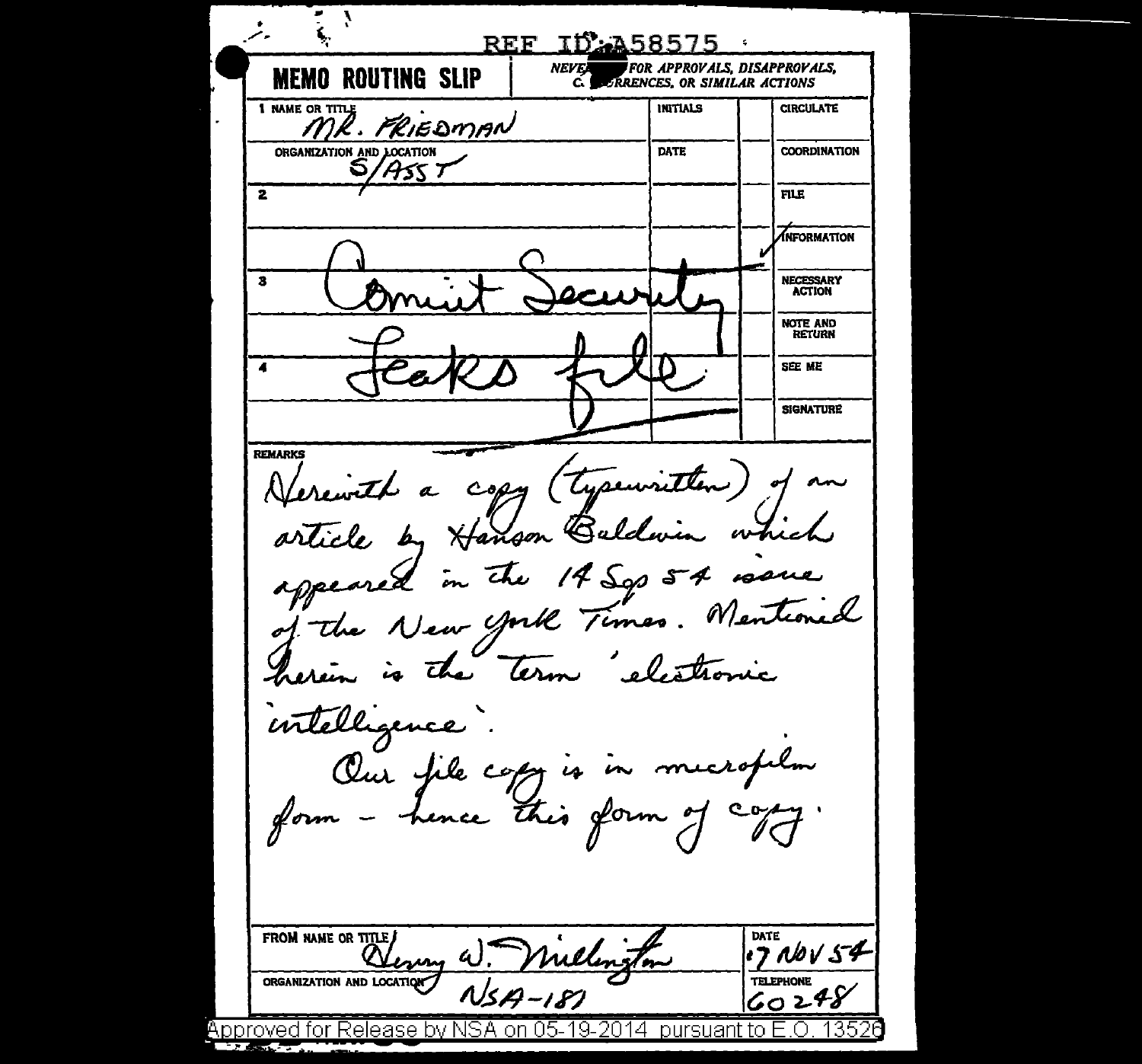$[5.4]$   $[14]$ PRICE OF SURVIVAL \$5 U.S. Airmen Have Died in "Incidents" With Soviet Planes Since April, 1950. By Hanson W. Baldwin

copied from the few Yest T158575

The United Nations Security Council has before it the offical complaint of the United States Government listing the attacks of Soviet aircraft against American planes.

The complaint, presented so ably by Henry Cabot Lodge Jr., chief United States delegate to the United Nations, stemmed from the latest tragic "incident" in the "cold war". That was the shooting down by two Soviet MIG jet fighters of a Navy Lockheed Neptune patrol bomber over the Bea of Japan on Sept 4. One United States naval officer was lost in this attack. In a sense, Mr Lodge's logical and detailed presentation served as an obituary, requiem and justification for this officer and for the forty five other American airmen on missions who have lost their lives in seven major "incidents" with Russian aircraft since April, 1950.

The nature of these missions, flown around the periphery of the Itin Curtain, and their high importance to the security of the United States are not as fully understood, even to the men who fly them, as they should be.

The purpose of these flights near the Iron Curtain is not provocation but security. For eight years, and particularly since the start of the Korean War in 1950, United States Air Force and naval planes have skirted the borders of the Soviet Union and in a few cases have crossed those frontiers. They have been seeking positive and negative information of diverse character. Where the proximity of Soviet bases makes similar action feasible, notably in Europe, in Japan and Kores and in the Northeast Siberian-American area, Soviet reconnaissance aircraft have performed similar missions close to and over, our frontiers and those

1954)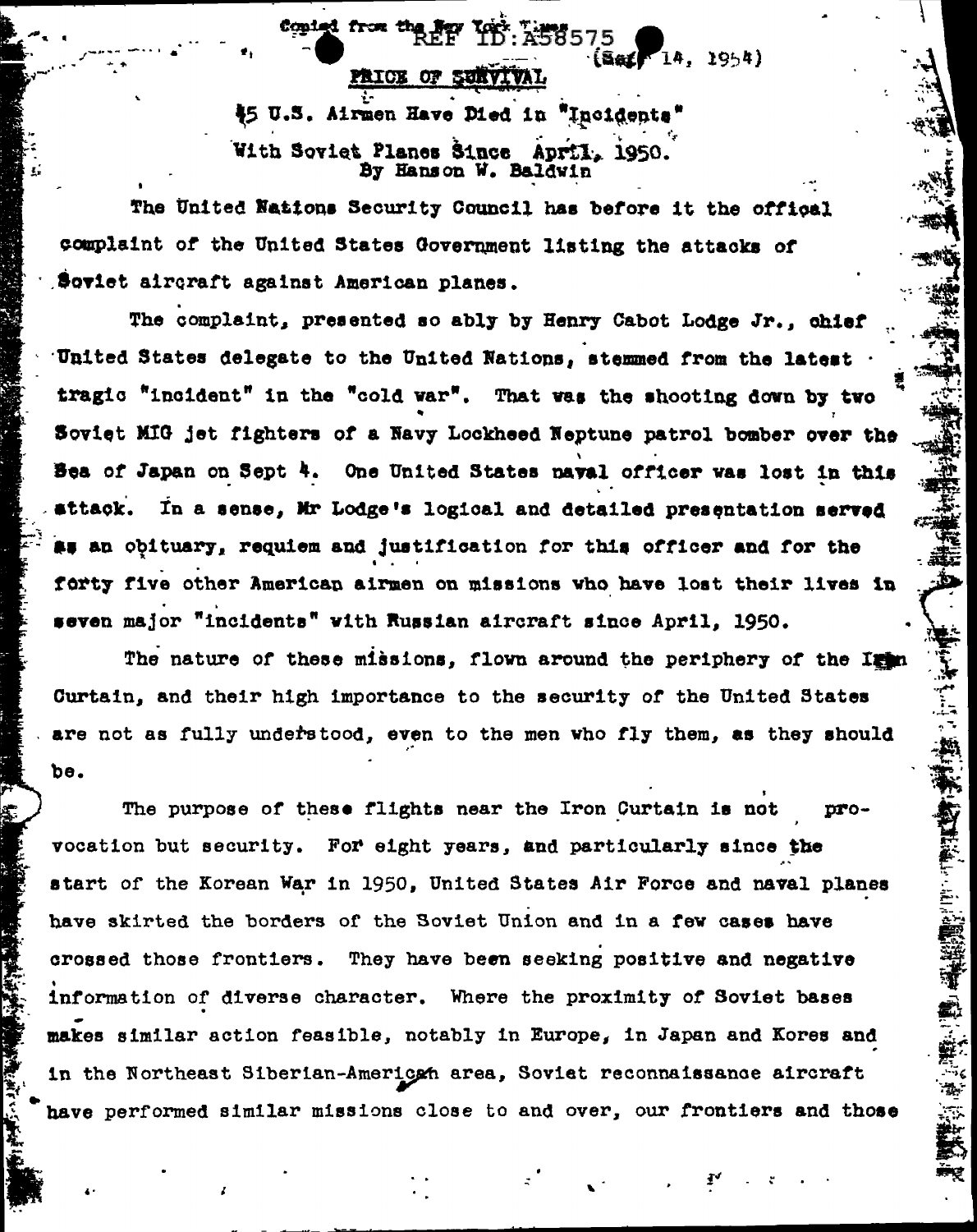**REF ID: A58575** 

 $\mathbb{Z}$  ,  $\mathbb{Z}$  ,  $\mathbb{Z}$  ,  $\mathbb{Z}$ 

and those of sur allies.

This mutual search for information about what the other fellow is doing is symptomatic of the insecurity of the atomic age and the avful penalty that can be paid today by any nation that is not alert to the terrible dangers of a surprise atomic attack.

The recommaissance missions flown near the Iron Curtain have many

One is photo-reconnaissance, supplemented when possible by visual Peconnaissance, Some years ago this was a more important activity than th is today, when most United States aircraft are limited to approaches tio closer than twelve miles to any Soviet frontier or coastline. At 50,000 feet aerial cameras in a plane skirting the twelve-mile limit could, under good visibility condition, photograph areas well behind the Iron Curtain.

Weather missions are also flown, particularly in the Sea of Japan and Alaskan areas, not far from the Iron Curtain. Weather in the northwest Pacific usually "makes up" in the west and moves eastward, and ordinarily weather reports from Siberia are not noted for either regularity or completeness.

Shipping and submarine patrols, the pariticular responsibility of the Navy, are flown by patrol bombers like the P2V shot down over the Sea of Japan almost two weeks ago. Most of these patrol planes are equipped with such special anti-submarine dectection devices as radar, sohar buoys and "M.A.D." (magnetic airborne detectors).

Electronic intelligence is the particular objective of specialized flights and also of most of the routine patrol and weather missions. Some aircraft are specially fitted with delicate apparatus that will record the pulse and approximate location of Soviet radar stations, and some.

 $, I:$